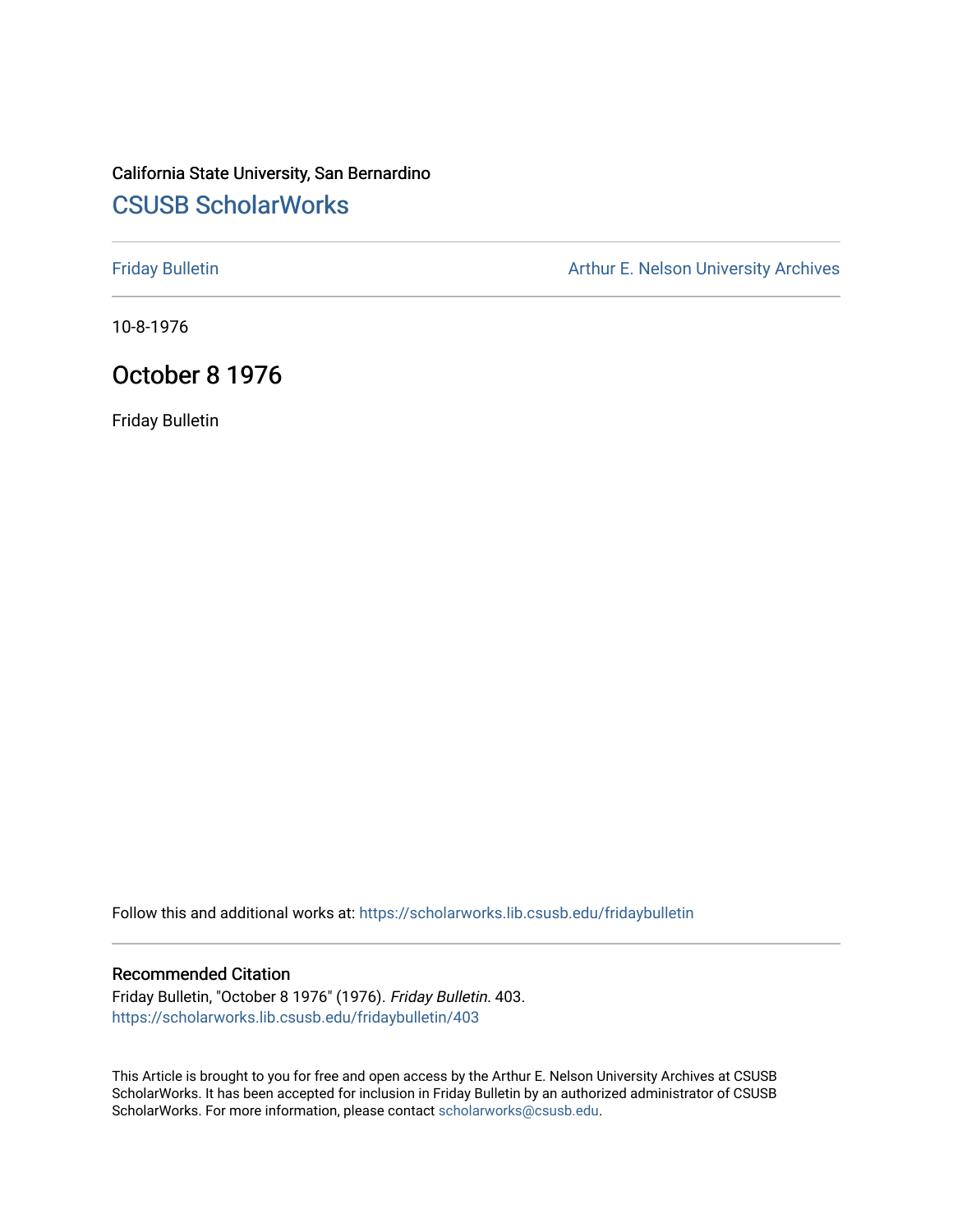

## October 8, 1978

# Thi§ month's fine art exhibit

**C. .lA STATE COLLEGE « SAN** BERNARDINO

**BITTORS' EDIT** 

The Contemporary works of 19 artists will be featured in the "Self Portrait/Self Reference" exhibit in the Art Gallery beginning Monday. Among the artists displaying their works are Joe Moran (Art, CSCSB), Sabato Fiorello, formerly from Redlands, and Louis Fox, a Redlands Artist.

Many of the Artists will be present at an opening reception Monday evening at 8 o'clock, October 11, in the College Gallery. The College and the public are invited to attend. • \* •

Folk Art of Mexico and Guatemala is now on exhibit in the FOLK ART DISPLAYED Folk Art<br>IN LIBRARY Library.

The folk art shown, from several private collections, will include the well-known black pottery from Oaxaca, copper from Santa Clara del Cobre, bark paintings from Taxco, decorated pottery from Tonala', lacquer work from Uruapan, onyx from the state of Puebla and textiles from Guatemala.

Also displayed during October is the Smithsonian Institution's "An American Album," an exhibition which combines photographs, lithographs, engravings and advertisements, all from the 19th century. **\* \* \*** 

EMPLOYEE TOUR PLANNED An employee tour of the campus is planned for Friday, FOR OCTOBER 15 October 15. All newcomers are welcome to come and get acquainted and others to keep up with the progress of the Col lege.

The tour, sponsored by the College Relations Office, will be conducted by Campus Tour Guides. Transportation and pickup service will be furnished. The tram will pick up employees from the science buildings at the mall between the two, and the Library north entrance at 10:00 a.m. and transport them to the starting point in the Administration Building Lobby.

Refreshments will be served at 10:15 a.m. In the Lobby, with the tour beginning at 10:30 a.m. Contact the College Relations Office for further information. Ext. 7217-

CHILD CARE CENTER **ASKS FOR DONATIONS** 

*a reminder.* 

The Child Care Center is in need of plants, plant cuttings, pots, potting soil and gardening equipment (trowels, etc.) for the children. Donations will be appreciated. For further information call the Child Care Center, Kendall School, 887-2095.

Speakers Bureau participation forms are due in the College Relations Office, Monday, Oct. 11.



1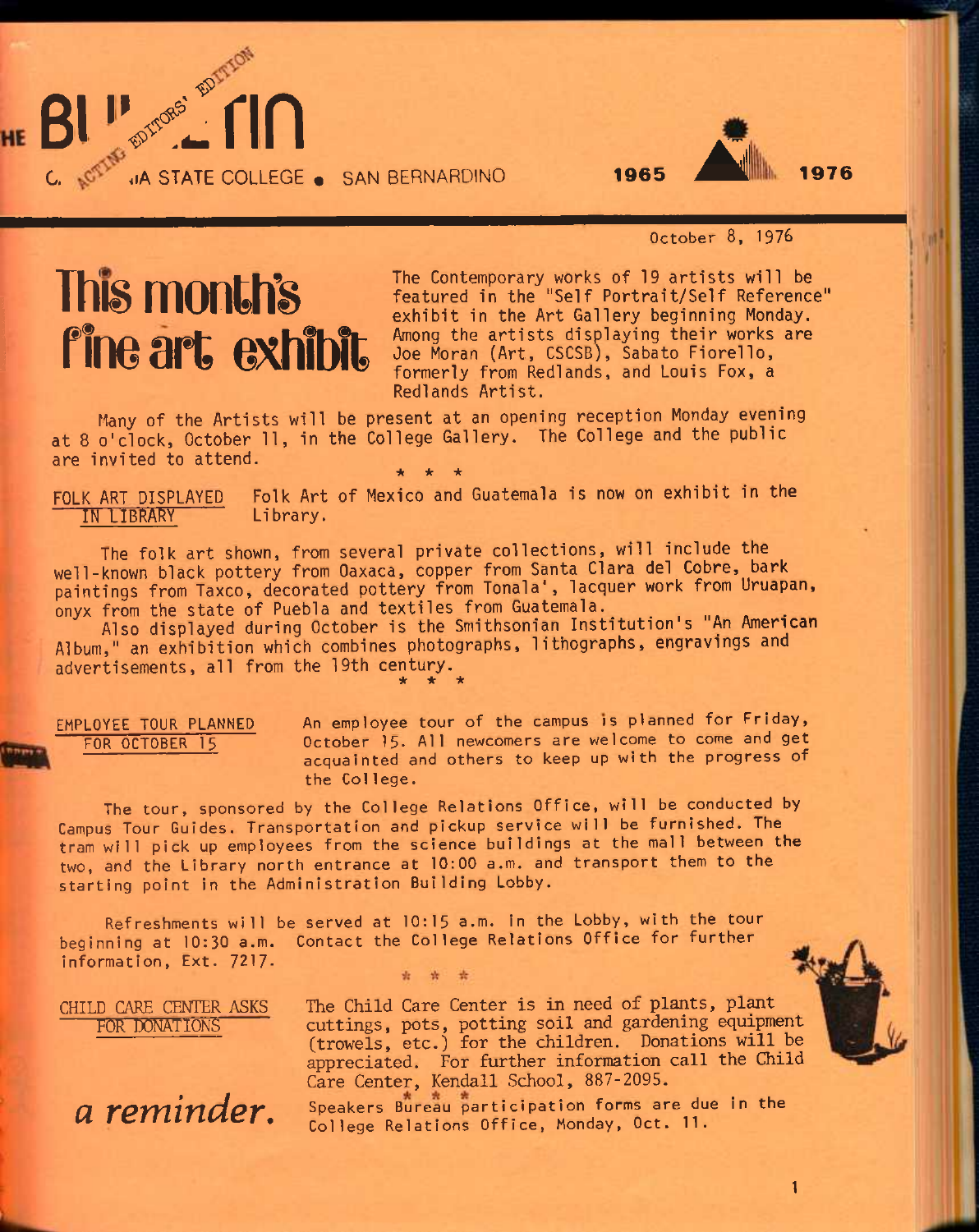|                                                                                                                                                  | ADDITIONS: The following new employees are                 |
|--------------------------------------------------------------------------------------------------------------------------------------------------|------------------------------------------------------------|
| welcomed to campus:                                                                                                                              |                                                            |
| 7467 ANDONOV, Mary (Nick)<br><b>COLLANS</b>                                                                                                      | 5196 N. Genevieve                                          |
| Tech. Asst., Art<br>$LC-272$                                                                                                                     | San Bernardino 92407<br>886-1346                           |
| 7555 GAMBOA, Gilbert                                                                                                                             |                                                            |
| Campus Peace Officer<br>DIRECTORY CHANGES                                                                                                        |                                                            |
| $HA-3$<br>7409 ROUNDS, Caroline                                                                                                                  | ** LEFT THE COLLEGE: Rosemary Bolger                       |
| Cler. Asst., Activities                                                                                                                          | ** (Biology), Sheryl Guidry (Activities),                  |
| $SS - 143$                                                                                                                                       | ** Douglas Rigg (Library)                                  |
| ADMINISTRATIVE                                                                                                                                   | Marin Community College Dist. has an opening for Dir. of   |
| OPPORTUNITIES                                                                                                                                    | Edu. Services. $$32,026-334,666$ ; a 12 mo. appt. Apply by |
| Nov. 1; avail. Feb. 1, 1977. See Fac. Sen. Board, AD-169.                                                                                        |                                                            |
| <b>EMPLOYMENT OPPORTUNITIES</b>                                                                                                                  | Tech. Asst. II - Drama Dept. Qual.: B.A. in drama,         |
|                                                                                                                                                  | stagecraft, or related field. 1/yr. theatrical prod.       |
| exp. at Tech. Asst. I level; 20 hrs./wkly.; $\frac{41.50 \text{ per}}{100}$ ; apply by Oct. 11.                                                  |                                                            |
| Supervising Campus Peace Officer I (Sergeant) - to supervise work of Campus Peace                                                                |                                                            |
| Officers on assgn. shift. Qual.: 3 yrs. current law enforcement exp.; B.A. in                                                                    |                                                            |
| Criminal Justice, Sociology or related field; P.O.S.T. Inter. or Adv. Certificate.<br>$$1,307 - $1,573$ per/mo. Avail. Nov. 1; apply by Oct. 15. |                                                            |
|                                                                                                                                                  |                                                            |
| Laborer - to assist Bldg. Maint. and Tradesmen in a variety of maint. duties.                                                                    |                                                            |
| Qual.: ability to perform semi-skilled maint. tasks; CA drivers license.                                                                         |                                                            |
| \$826 per/mo.; 40 hrs./wkly; temp.; apply by Oct. 11.                                                                                            |                                                            |
| Supervising Custodian I - supervises custodians and lead custodians. Qual.:                                                                      |                                                            |
| 1 yr. exp. as Lead Cust. in the State Colleges or 2 yrs. cust. exp. including                                                                    |                                                            |
| 1 yr. in a lead or supervisory capacity. \$856 per/mo.; 40 hrs./wkly; temp.;                                                                     |                                                            |
| apply by Oct. 11.                                                                                                                                |                                                            |
| Cler. Asst. IIIA - to work in Records Office. Qual.: type 50 wpm; 2 yrs. pd.                                                                     |                                                            |
| cler. exp.; $$804 \text{ per}/\text{mo.}; 40 \text{ hrs.}/\text{wkly}; \text{perm.};$ apply by Oct. 11.                                          |                                                            |
| Cler. Asst. IIA - to work in Records Office. Qual.: type 50 wpm; 1 yr. pd. cler.                                                                 |                                                            |
| exp.; \$673 per/mo.; 40 hrs./wkly; perm.; apply by Oct. 11.                                                                                      |                                                            |
|                                                                                                                                                  |                                                            |
| Tech Asst. II - to work in Biology Dept. Qual.: 2 yrs. exp. in biology; know-                                                                    |                                                            |
| ledge of lab. materials, methods, procedures, and techniques. \$883 per/mo.;<br>40 hrs. /wkly; perm.; apply by Oct. 15.                          |                                                            |
|                                                                                                                                                  |                                                            |
| Cler. Asst. IIA - to work in the Personnel Office. Qual.: type 50 wpm; 1 yr.                                                                     |                                                            |
| pd. cler. exp.; ability to run calculator. \$673 per/mo.; 40 hrs./wkly; perm.;<br>apply by Oct. 13.                                              |                                                            |
| <b>CSCSB BULLETIN</b>                                                                                                                            | FOR FUTHER INFO. CONTACT THE PERSONNEL OFFICE              |
| SS-151, EXT. 7205.<br>The California State College, San Bernardino.                                                                              |                                                            |
| BULLETIN is published by the Office of Col-<br>TONIGHT'S MOVIE<br>lege Relations, AD 151, Ext. 7217. Material                                    |                                                            |
| for publication must be received by noon<br>Two Showings:<br>Tuesday before the Friday of publication.                                           |                                                            |
| 6:00 & 8:30 p.m.<br>Editor<br><b>Example 2.1 Same Barbara Nolte</b><br>$PS-10$                                                                   |                                                            |
| FREE<br>Printed at Duphcating                                                                                                                    |                                                            |
|                                                                                                                                                  |                                                            |
|                                                                                                                                                  |                                                            |